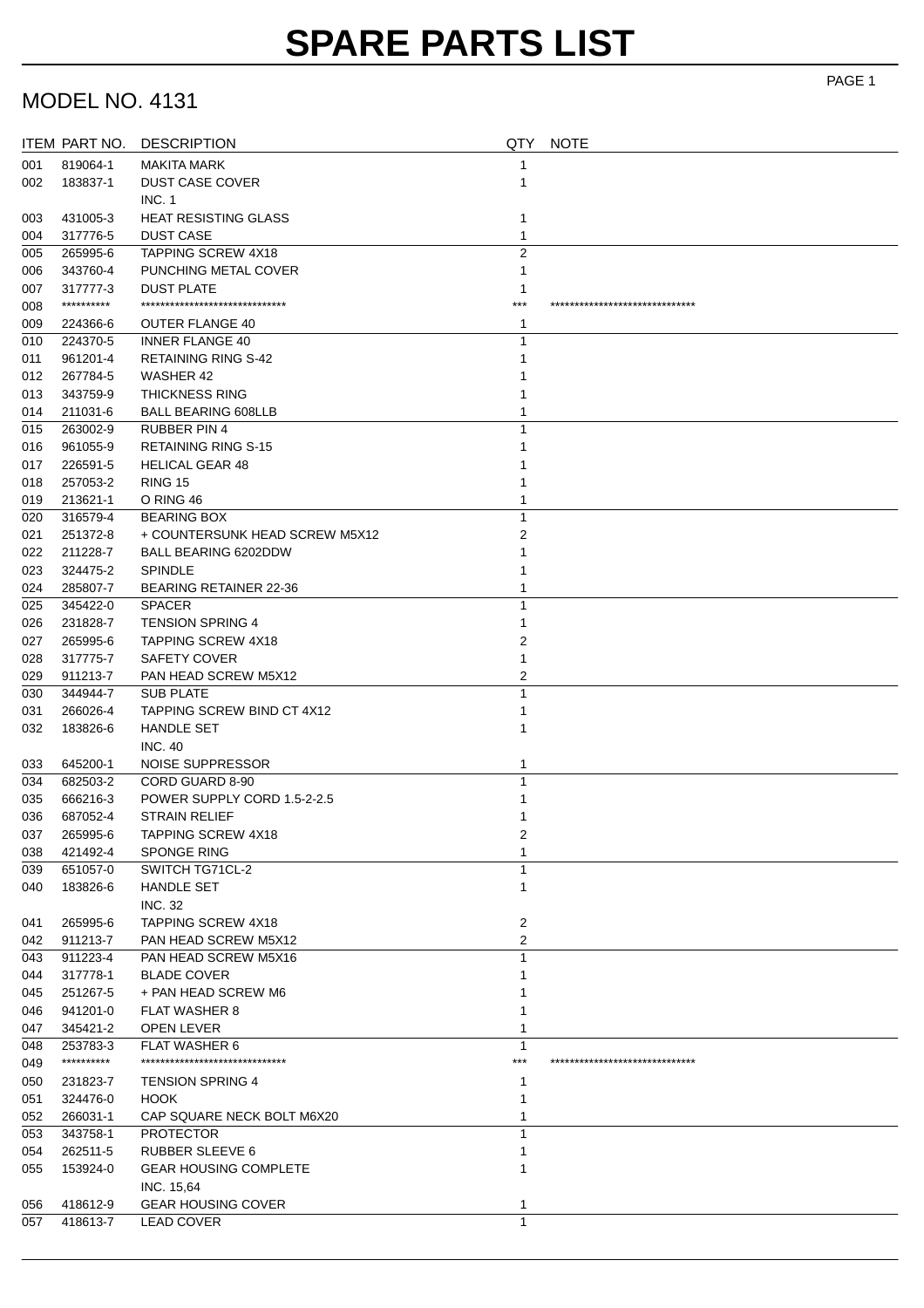# **SPARE PARTS LIST**

#### MODEL NO. 4131

|     | ITEM PART NO. | <b>DESCRIPTION</b>            | QTY          | <b>NOTE</b> |
|-----|---------------|-------------------------------|--------------|-------------|
| 058 | 266026-4      | TAPPING SCREW BIND CT 4X12    | 1            |             |
| 059 | 231402-1      | <b>COMPRESSION SPRING 7</b>   |              |             |
| 060 | 271421-5      | THUMB PIPE 23                 |              |             |
| 061 | 961017-7      | STOP RING E-3                 |              |             |
| 062 | 911243-8      | PAN HEAD SCREW M5X25          | 2            |             |
| 063 | 415469-9      | GRIP                          | 1            |             |
| 064 | 263002-9      | <b>RUBBER PIN 4</b>           |              |             |
| 065 | 233092-6      | <b>COMPRESSION SPRING 5</b>   |              |             |
| 066 | 343832-5      | <b>SHAFT LOCK</b>             |              |             |
| 067 | 211131-2      | <b>BALL BEARING 6001DDW</b>   |              |             |
| 068 | 253744-3      | <b>FLAT WASHER 12</b>         | 1            |             |
| 069 | 241876-8      | <b>FAN 76</b>                 | 1            |             |
| 070 | 513578-9      | ARMATURE ASS'Y 220-240V       | 1            |             |
|     |               | INC. 67-69,71,72              |              |             |
| 071 | 681634-4      | <b>INSULATION WASHER</b>      | 1            |             |
| 072 | 211031-6      | <b>BALL BEARING 608LLB</b>    | $\mathbf{1}$ |             |
| 073 | 415467-3      | <b>BAFFLE PLATE</b>           |              |             |
| 074 | 634513-5      | FIELD 220-240V                |              |             |
| 075 | 638358-3      | SUPPORT COMPLETE              |              |             |
| 076 | 266026-4      | TAPPING SCREW BIND CT 4X12    | 3            |             |
| 077 | 159685-0      | <b>MOTOR HOUSING COMPLETE</b> | $\mathbf{1}$ |             |
| 078 | 816816-1      | <b>INDICATION LABEL</b>       |              |             |
| 079 | 860463-0      | NAME PLATE 4131               |              |             |
| 080 | 911263-2      | PAN HEAD SCREW M5X40          | 4            |             |
| 081 | 191963-2      | CARBON BRUSH CB-303           |              |             |
| 082 | 643750-0      | <b>BRUSH HOLDER CAP</b>       | 2            |             |
| 083 | 911108-4      | PAN HEAD SCREW M4X8           | 1            |             |
| 084 | 252135-5      | HEX. NUT                      |              |             |
| 085 | 341718-7      | <b>LOCK PLATE</b>             |              |             |
| 086 | 253804-1      | <b>FLAT WASHER 6</b>          |              |             |
| 087 | 342907-7      | LEVER PLATE                   | 1            |             |
| 088 | 253804-1      | <b>FLAT WASHER 6</b>          |              |             |
| 089 | 165387-8      | <b>BASE</b>                   | 1            |             |
| 090 | 266029-8      | <b>TAPPING SCREW 5X65</b>     | 2            |             |
| 091 | 252103-8      | <b>HEX. LOCK NUT M5-8</b>     |              |             |
| 092 | 265075-8      | + PAN HEAD SCREW M5           | 1            |             |
| A01 | 192219-6      | SAFETY GOGGLE                 |              |             |
| A02 | 410047-0      | <b>WRENCH HOLDER 5.6</b>      |              |             |
| A03 | 783203-8      | HEX. WRENCH 5                 |              |             |
| A04 | B-03931       | CERMET SAW BLADE 185X30X36    |              |             |

PAGE 2